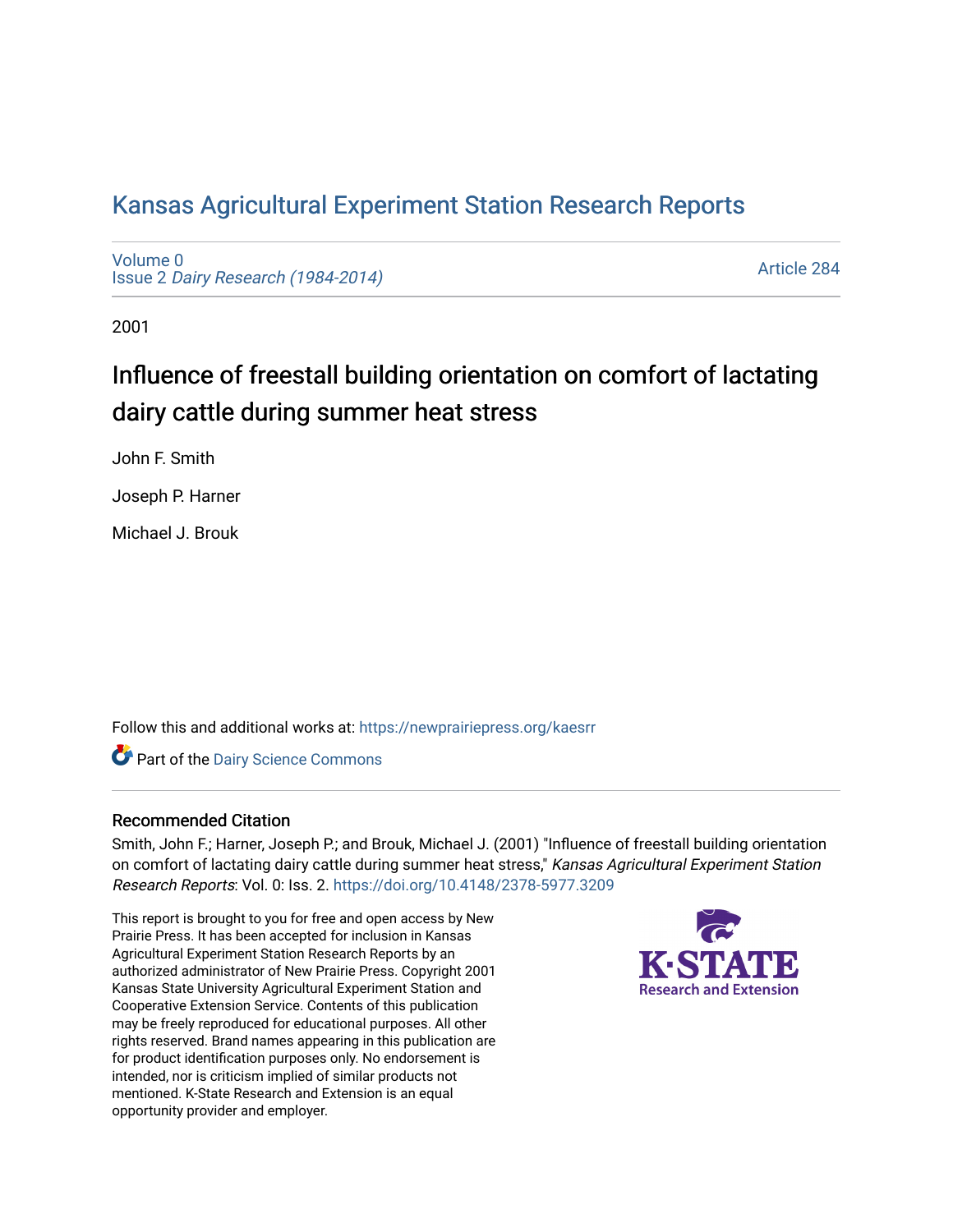### Influence of freestall building orientation on comfort of lactating dairy cattle during summer heat stress

#### Abstract

A trial was conducted during the summer of 2000 to evaluate the effect of freestall building orientation""east-west vs. northsouth"" on respiration rates of lactating dairy cows, temperature-humidity index (THI) in the barns, barn temperature, and barn humidity. Differences between ambient and barn temperature and THI were higher in east-west vs. north-south orientated barns. Respiration rates were higher in north-south than in east-west orientated structures. The magnitude of differences between barn and ambient temperatures and THI did not fully explain differences in respiration rates between northsouth and east-west orientated barns. Other factors such as solar radiation, airflow, and animal stress may have contributed to the differences in respiration rates.; Dairy Day, 2001, Kansas State University, Manhattan, KS, 2001;

#### Keywords

Dairy Day, 2001; Kansas Agricultural Experiment Station contribution; no. 02-133-S; Report of progress (Kansas State University. Agricultural Experiment Station and Cooperative Extension Service); 881; Dairy; Heat stress; Freestalls; Cow comfort

#### Creative Commons License



This work is licensed under a [Creative Commons Attribution 4.0 License](https://creativecommons.org/licenses/by/4.0/).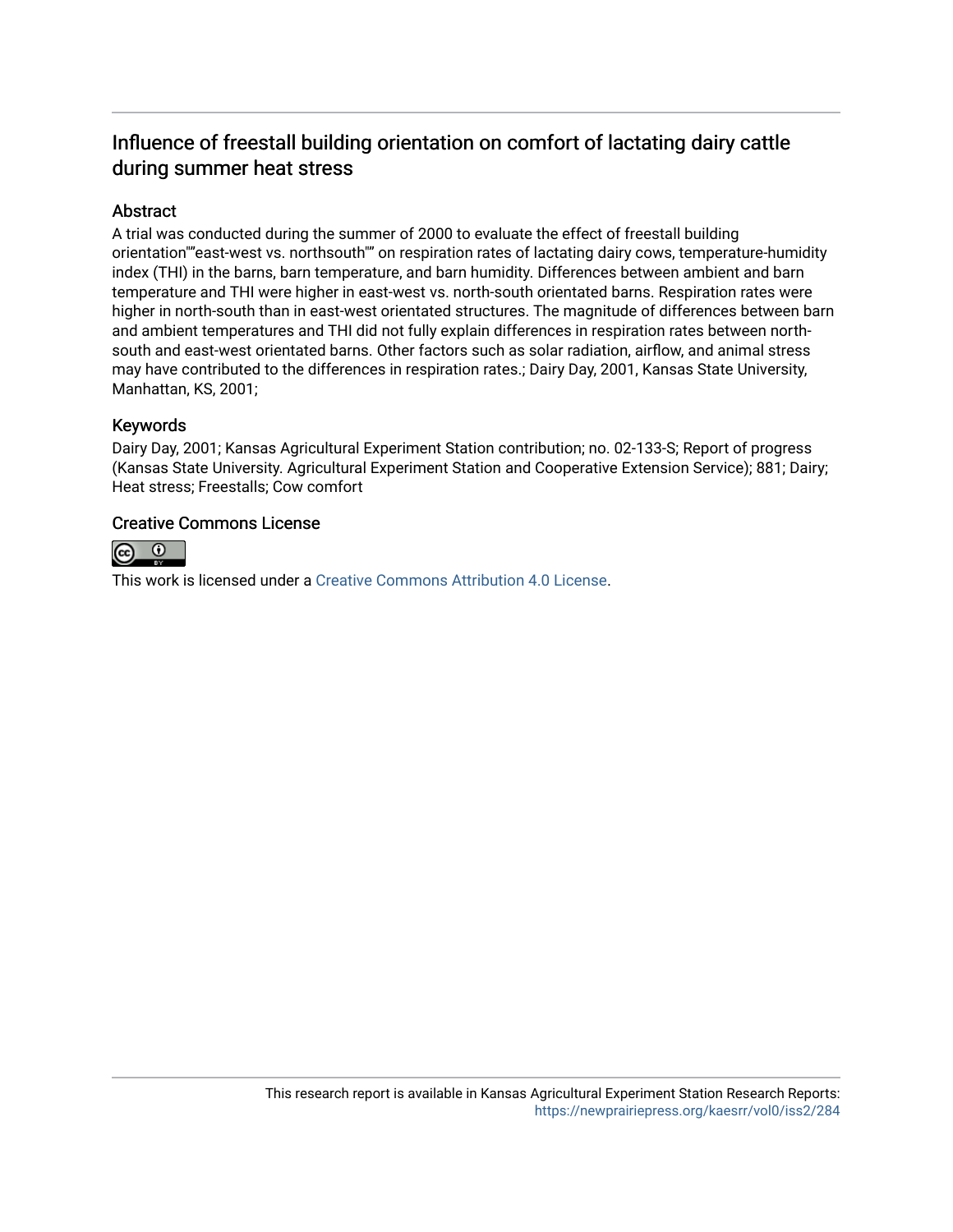#### **INFLUENCE OF FREESTALL BUILDING ORIENTATION ON COMFORT OF LACTATING DAIRY CATTLE DURING SUMMER HEAT STRESS**

*J. F. Smith, M. J. Brouk, and J. P. Harner <sup>1</sup>*

#### **Summary**

A trial was conducted during the summer of 2000 to evaluate the effect of freestall building orientation—east-west vs. northsouth—on respiration rates of lactating dairy cows, temperature-humidity index (THI) in the barns, barn temperature, and barn humidity. Differences between ambient and barn temperature and THI were higher in east-west vs. north-south orientated barns. Respiration rates were higher in north-south than in east-west orientated structures. The magnitude of differences between barn and ambient temperatures and THI did not fully explain differences in respiration rates between north-south and east-west orientated barns. Other factors such as solar radiation, airflow, and animal stress may have contributed to the differences in respiration rates.

(Keywords: Heat Stress, Freestalls, Cow Comfort.)

#### **Introduction**

Dairy cows housed in north-south vs. east-west orientated 4-row freestall barns are potentially exposed to more direct sunlight than those in barns orientated east-west. Figure 1 demonstrates how cows are exposed to direct sunlight throughout the day in a 4 row frestall barn orientated north-south. Concerns have been raised about the level of heat stress in freestall buildings orientated north-south vs. east-west.

#### **Procedures**

A trial was conducted during the summer of 2000 near Tulare, CA, to evaluate the effect of freestall buildings orientated eastwest vs. north-south on respiration rates of lactating dairy cows, THI in the barns, barn temperature, and barn humidity. Six freestall barns (3, north-south and 3, east-west) on 6 farms were utilized to collect temperature and humidity readings every 15 min at four locations per barn. Ambient temperature and humidity were collected at two locations in close proximity to each freestall barn. All temperature and humidity data were collected using HOBO data loggers programmed to collect data every 15 min, 24 hr per day. Temperature and humidity data were collected continuously from April through August of 2000. Respiration rates were collected in the morning between 6 and 8 and between 2 and 4 in the afternoon on three different days. During each observation period, respiration rates were collected from 50 cows in each barn.

#### **Results and Discussion**

Average ambient temperature, humidity, and temperature humidity index (THI) of north-south vs. east-west freestall barns are presented in Table 1.

Average differences between ambient and barn temperature and THI were higher (*P*<0.01) in east-west vs. north-south structures (Table 2). Average temperature was 0.45°F higher and THI difference was 0.7 higher in east-west buildings. Relative

<sup>&</sup>lt;sup>1</sup>Department of Biological and Agricultural Engineering.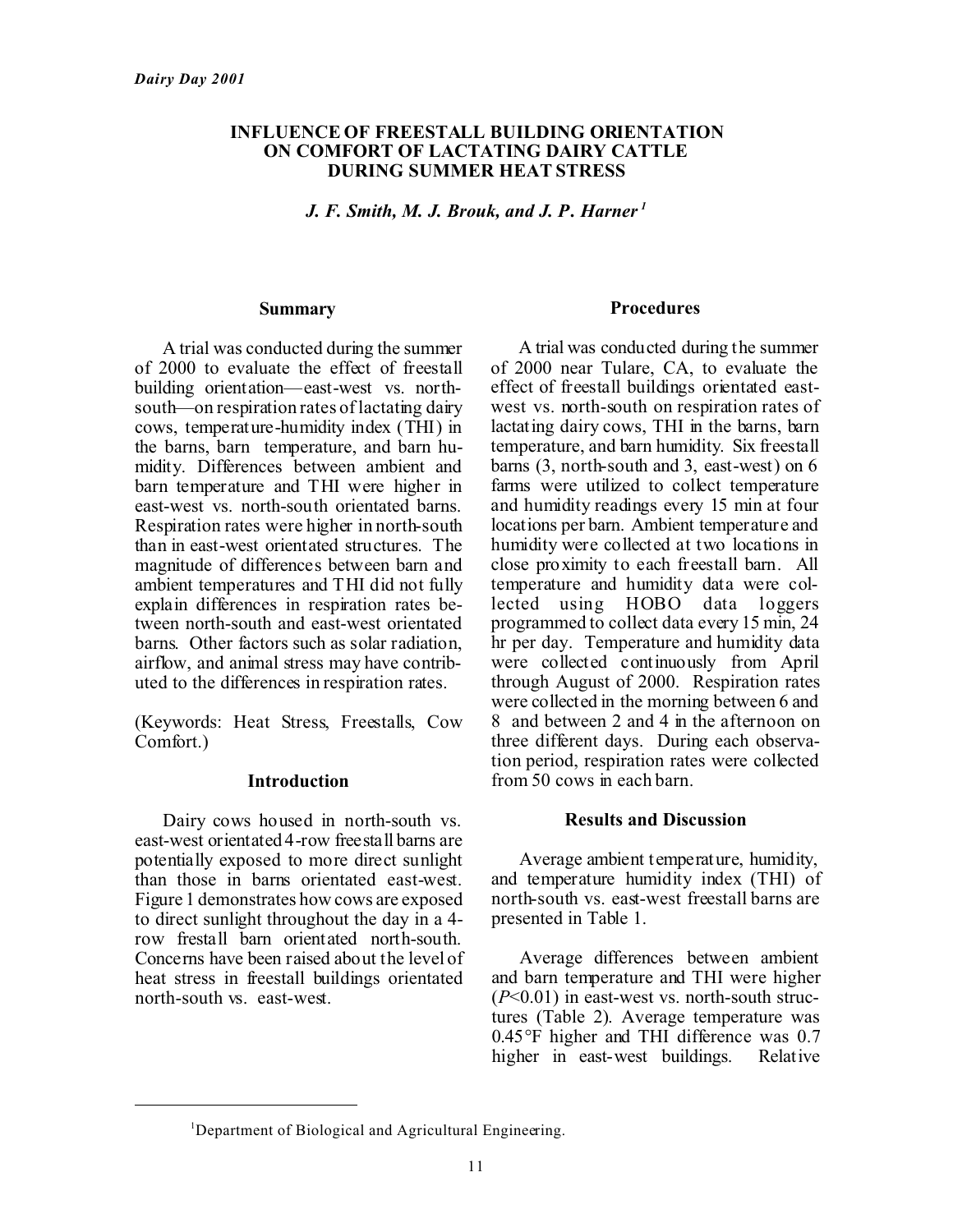humidity difference was 0.62% lower (*P*<0.05) in east-west vs. north-south barns.

Respiration rates were higher (*P*<0.05) in the morning and afternoon in north-south vs. east-west orientation (Table 3).

#### **Conclusions**

Temperature and THI were higher in east-west vs. north-south orientated barns compared to ambient conditions. Respiration rates were higher in north-south vs. eastwest orientated structures. Differences in barn temperatures and THI did not explain differences in respiration rates between north-south and east-west orientated barns. Other factors such as solar radiation, airflow, and animal stress may have contributed to the differences in respiration rates.



40 Degrees North Intitude (Omnha-Springfield)

**Figure 1. Sun Angles for a 4-Row Freestall Building Orientated North-South.**